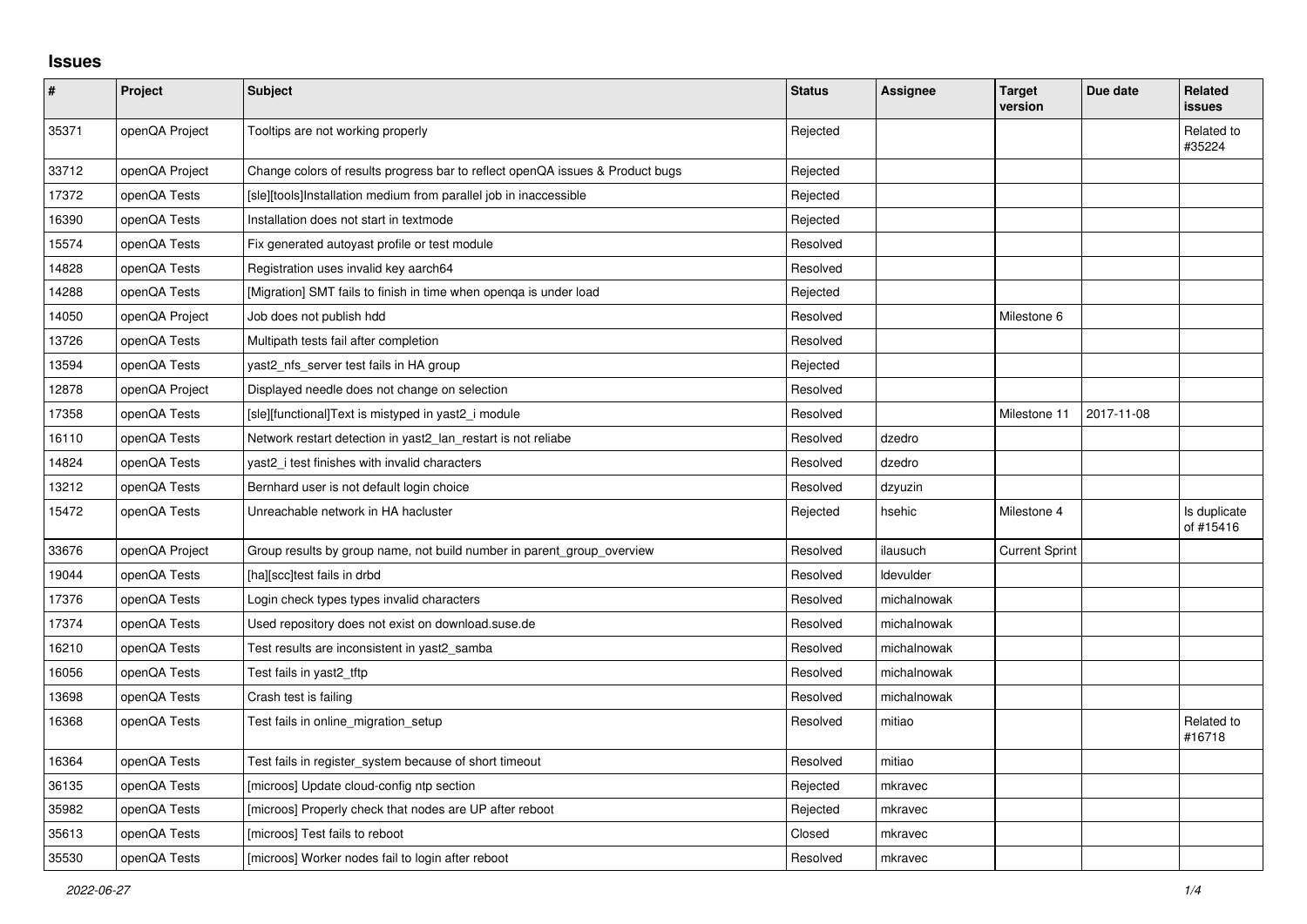| $\sharp$ | Project      | <b>Subject</b>                                                              | <b>Status</b> | <b>Assignee</b> | <b>Target</b><br>version | Due date | Related<br><b>issues</b> |
|----------|--------------|-----------------------------------------------------------------------------|---------------|-----------------|--------------------------|----------|--------------------------|
| 35278    | openQA Tests | [microos] Implement cluster deployment with cri-o instead of docker         | Resolved      | mkravec         |                          |          |                          |
| 35137    | openQA Tests | [microos] Test openQA workers realiability under load                       | Closed        | mkravec         |                          |          |                          |
| 34672    | openQA Tests | [microos] Use mixed case for node names                                     | Resolved      | mkravec         |                          |          |                          |
| 34630    | openQA Tests | [microos] Make CaaSP mutexes smarter                                        | Resolved      | mkravec         |                          |          |                          |
| 34627    | openQA Tests | [microos] Fix race condition when using certificate that is still generated | Rejected      | mkravec         |                          |          |                          |
| 34528    | openQA Tests | [microos] Fix first login issue on VMX images                               | Resolved      | mkravec         |                          |          |                          |
| 33790    | openQA Tests | [microos] Add test for container registry                                   | Rejected      | mkravec         |                          |          |                          |
| 33787    | openQA Tests | [microos] Add tests for add master nodes / removal of nodes                 | Resolved      | mkravec         |                          |          |                          |
| 33730    | openQA Tests | [microos] Test fails to find conformance test results                       | Resolved      | mkravec         |                          |          |                          |
| 33112    | openQA Tests | [microos] Test images-next                                                  | Resolved      | mkravec         |                          |          |                          |
| 33094    | openQA Tests | [microos] Installation with different keyboard                              | New           | mkravec         |                          |          |                          |
| 32365    | openQA Tests | [microos] Add test for release notes                                        | Resolved      | mkravec         |                          |          |                          |
| 31786    | openQA Tests | [microos] Nonce does not match                                              | Resolved      | mkravec         |                          |          |                          |
| 31588    | openQA Tests | [microos] Add MicroOS role test into openQA                                 | Closed        | mkravec         |                          |          |                          |
| 31519    | openQA Tests | [microos] Update repository is ready in transactional-update test on kubic  | Resolved      | mkravec         |                          |          |                          |
| 31468    | openQA Tests | [microos] Cloud-config for VMX images has outdated repository               | Rejected      | mkravec         |                          |          |                          |
| 31393    | openQA Tests | [CaaSP] Make sure kubeconfig is downloaded before tests continue            | Resolved      | mkravec         |                          |          |                          |
| 31390    | openQA Tests | [CaaSP] Retry if update fails                                               | Closed        | mkravec         |                          |          |                          |
| 30802    | openQA Tests | [microos] Add test for kured reboot method                                  | Rejected      | mkravec         |                          |          |                          |
| 30796    | openQA Tests | [microos] Make MicroOS tests more reliable                                  | Resolved      | mkravec         |                          |          |                          |
| 30355    | openQA Tests | [caasp] Tie velum footer to BETA variable                                   | Resolved      | mkravec         |                          |          |                          |
| 27991    | openQA Tests | [microos] Test retry on failed orchestrations                               | Resolved      | mkravec         |                          |          |                          |
| 23420    | openQA Tests | [microos] Test that /var/lib/docker is on separate partition                | Resolved      | mkravec         |                          |          |                          |
| 20908    | openQA Tests | [microos] Setup CaaSP 2.0 in openQA                                         | Resolved      | mkravec         |                          |          |                          |
| 20686    | openQA Tests | [microos] Test for cluster updates                                          | Resolved      | mkravec         |                          |          |                          |
| 20684    | openQA Tests | [microos] Split stack_controller tests into modules                         | Resolved      | mkravec         |                          |          |                          |
| 20666    | openQA Tests | [microos] Improve transactional-update test                                 | Resolved      | mkravec         |                          |          |                          |
| 20462    | openQA Tests | [microos] Export logs from autoyast nodes                                   | Resolved      | mkravec         |                          |          |                          |
| 19490    | openQA Tests | [microos] Set up stagings                                                   | Resolved      | mkravec         |                          |          |                          |
| 19488    | openQA Tests | [microos] Add cluster deployment test for KVM images using cloud-config     | Resolved      | mkravec         |                          |          |                          |
| 19468    | openQA Tests | [microos] test fails in oci_install                                         | Resolved      | mkravec         |                          |          |                          |
| 17546    | openQA Tests | Set up SLES-JeOS-SP3 in openQA                                              | Resolved      | mkravec         |                          |          |                          |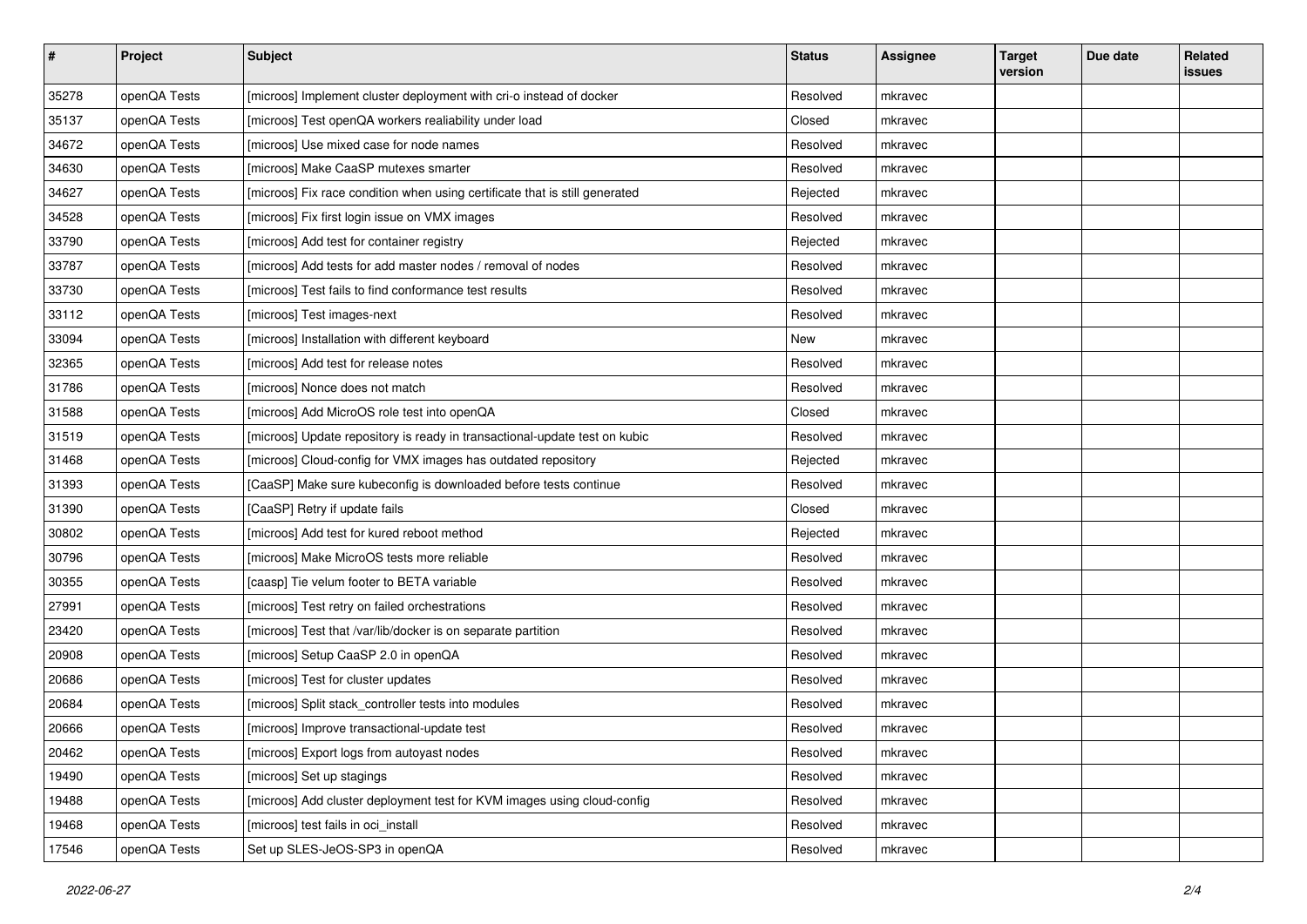| $\sharp$ | Project        | <b>Subject</b>                                                                                               | <b>Status</b> | <b>Assignee</b> | <b>Target</b><br>version | Due date | Related<br><b>issues</b>                         |
|----------|----------------|--------------------------------------------------------------------------------------------------------------|---------------|-----------------|--------------------------|----------|--------------------------------------------------|
| 16612    | openQA Tests   | Autoyast installation does not have second stage on CaaSP                                                    | Resolved      | mkravec         |                          |          |                                                  |
| 16412    | openQA Tests   | [microos] Rename distribution from CASP to CaaSP                                                             | Resolved      | mkravec         | Milestone 9              |          |                                                  |
| 16212    | openQA Tests   | Test fails in vnc_two_passwords                                                                              | Resolved      | mkravec         |                          |          |                                                  |
| 16098    | openQA Tests   | yast2_lan_restart test has soft_failures referencing fixed bugs                                              | Resolved      | mkravec         |                          |          |                                                  |
| 16054    | openQA Tests   | Test fails in yast2_nis after job restart                                                                    | Resolved      | mkravec         |                          |          |                                                  |
| 14164    | openQA Tests   | Autoyast license test use wrong devices                                                                      | Resolved      | mkravec         |                          |          |                                                  |
| 13784    | openQA Tests   | yast2_ftp test is failing on invalid certificate                                                             | Resolved      | mkravec         |                          |          |                                                  |
| 13710    | openQA Tests   | yast2_lan fails on script_sudo matching previous password prompt                                             | Resolved      | mkravec         |                          |          |                                                  |
| 13708    | openQA Tests   | xterm fails to start during sleep                                                                            | Resolved      | mkravec         |                          |          |                                                  |
| 13700    | openQA Tests   | yast2_i test failing on low timeout                                                                          | Resolved      | mkravec         |                          |          |                                                  |
| 13596    | openQA Tests   | yast2 sw_single command fails with segmentation fault                                                        | Rejected      | mkravec         |                          |          |                                                  |
| 13214    | openQA Tests   | Next button is ignored in user_settings but works on second try                                              | Resolved      | mkravec         |                          |          | Related to<br>#14102                             |
| 13210    | openQA Tests   | OpenQA is testing SP1 instead of SP2                                                                         | Closed        | mkravec         |                          |          | Is duplicate<br>of #13156                        |
| 11656    | openQA Tests   | Check that system can not be installed without accepting the license                                         | Resolved      | mkravec         |                          |          |                                                  |
| 11310    | openQA Tests   | fix failing update tests                                                                                     | Resolved      | mkravec         |                          |          |                                                  |
| 9656     | openQA Tests   | Add name to RAID array during partitioning                                                                   | Closed        | mkravec         |                          |          |                                                  |
| 9526     | openQA Tests   | Use tests not specific to JeOS for all SUSE distributions                                                    | Resolved      | mkravec         |                          |          |                                                  |
| 11816    | openQA Project | Openqa jobs won't start after updating perl-json-xs to verison 3.02                                          | Resolved      | nadvornik       |                          |          |                                                  |
| 19624    | openQA Tests   | File '/repodata/repomd.xml' not found on medium                                                              | Rejected      | okurz           |                          |          | Is duplicate<br>of #19470                        |
| 19056    | openQA Tests   | Tests try to create filesystem on root partition instead of additional disk                                  | Resolved      | okurz           |                          |          | Related to<br>#19380, Has<br>duplicate<br>#19256 |
| 18554    | openQA Tests   | [tools] DIE short read for zire data                                                                         | Rejected      | okurz           |                          |          |                                                  |
| 17844    | openQA Tests   | Test mysql_srv is not reliable                                                                               | Resolved      | okurz           |                          |          |                                                  |
| 17420    | openQA Tests   | [sles][functional][s390x] Test fails in vnc two passwords                                                    | Resolved      | okurz           |                          |          |                                                  |
| 17396    | openQA Tests   | [sle][functional] gensslcert times out after 600s because it cannot find a suitable prime number             | Resolved      | okurz           | Milestone 13             |          | Is duplicate<br>of #19536                        |
| 16216    | openQA Tests   | [sles][functional] gedit can be unreliable trying to close the "save"-dialog (wait_screen_change)            | Resolved      | okurz           |                          |          |                                                  |
| 15586    | openQA Tests   | Tar fails because file changed during archive creation                                                       | Resolved      | okurz           |                          |          |                                                  |
| 15578    | openQA Tests   | Test fails in glxgears - command does not exist because packagekit was masked during package<br>installation | Resolved      | okurz           | Milestone 4              |          | Related to<br>#13004                             |